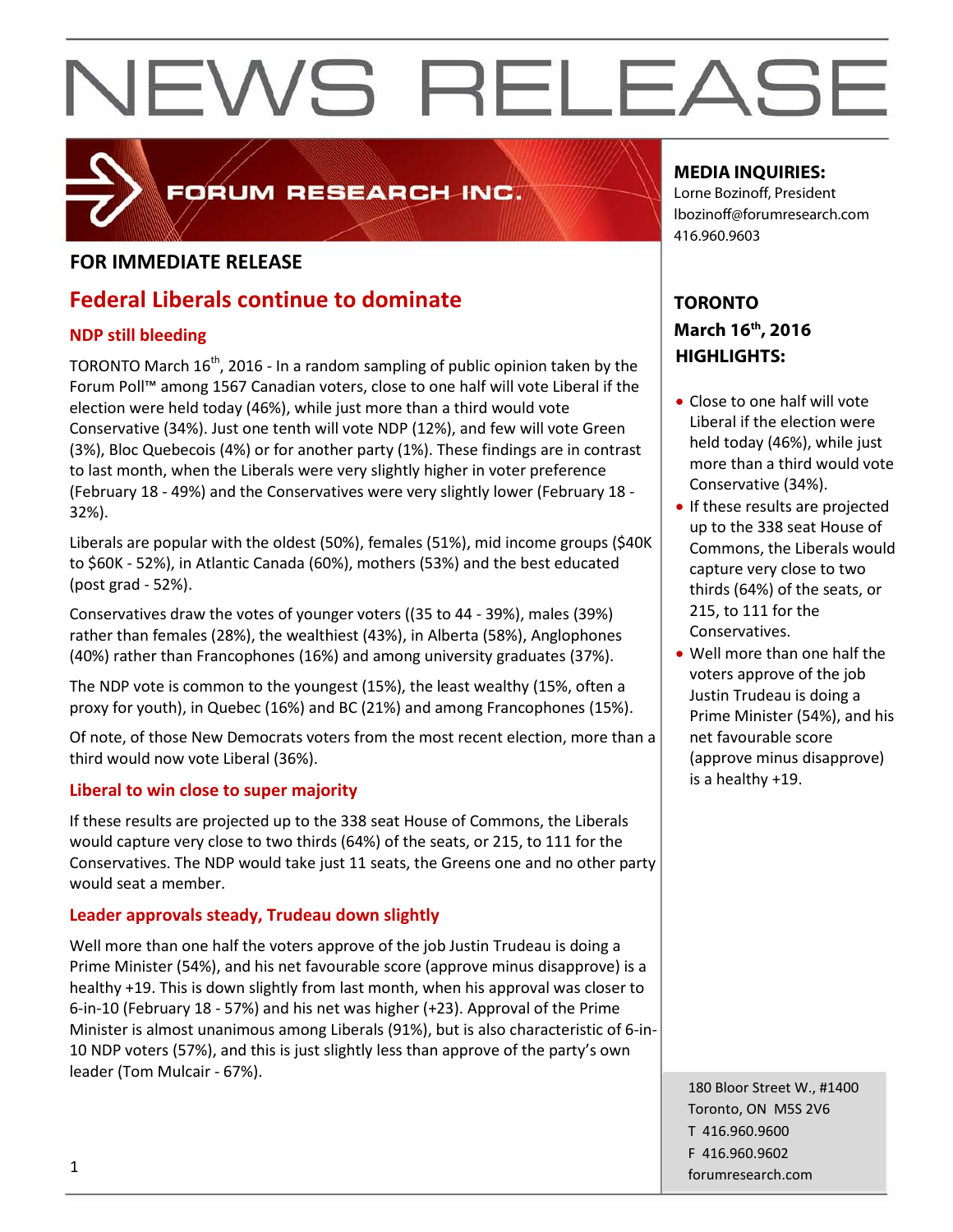### FORUM RESEARCH INC.

Rona Ambrose's approval is steady at 3-in-10 (29%), just slightly less than her party's vote share (34%), and her net score is a neutral 0. This hasn't changed since February 18 (28% approval, -3 net). Approval of Ambrose among Conservative voters is at one half (53%), while 3-in-10 don't know enough about her to judge (30%).

Tom Mulcair has the approval of about one third of voters (35%), and a net favourable score of a neutral +1. This is similar to his approval last month (36%). Mentioned above, Mulcair's approval among his own party's voters is about two thirds (67%), but this is well down since last month (74%).

#### **Trudeau four times more likely to be seen as best PM**

Four-in-ten voters think Justin Trudeau makes the best Prime Minister (43%), and this is similar to his party's vote share (46%). One quarter of this proportion opt for Rona Ambrose (13%) or Tom Mulcair (10%). Close to one fifth see none of the contenders as fit for the job (18%). Just one third of Conservative voters think Rona Ambrose would make the best PM (37%), while as many as 3-in-10 New Democrats think Justin Trudeau is the best at the job (30%), just fewer than the proportion who think their own leader, Tom Mulcair, would be best (46%). As it stands, Trudeau is the only leader with more than 50% support in his own party.

"Despite the pomp and circumstance of last week's state visit to Washington, it appears the Prime Minister is settling down to earth a bit in the voters' eyes. His vote share is off a tick, as is his approval. Nonetheless, he performs at his own party's level of voter preference, which is a good thing strategically. Rona Ambrose is polling at the same level as her party too, and this is as good as it gets for her, as she is firmly in second place. The real crisis case here is Tom Mulcair, while he outperforms his party three to one in approval compared to voter preference, his approval among his own partisans has been slipping. This must be a concern with a leadership vote coming up, as is his party's currently dismal showing in our poll," said Forum Research President, Dr. Lorne Bozinoff.

Lorne Bozinoff, Ph.D. is the president and founder of Forum Research. He can be reached at [lbozinoff@forumresearch.com](mailto:lbozinoff@forumresearch.com) or at (416) 960-9603.

#### **MEDIA INQUIRIES:**

Lorne Bozinoff, President lbozinoff@forumresearch.com 416.960.9603

#### **TORONTO March 16th, 2016 HIGHLIGHTS:**

- Four-in-ten voters think Justin Trudeau makes the best Prime Minister (43%).
- 180 Bloor Street W., #1400 Toronto, ON M5S 2V6 T 416.960.9600 F 416.960.9602 example to the contract of the contract of the contract of the contract of the contract of the contract of the contract of the contract of the contract of the contract of the contract of the contract of the contract of the • "Despite the pomp and circumstance of last week's state visit to Washington, it appears the Prime Minister is settling down to earth a bit in the voters' eyes. His vote share is off a tick, as is his approval. Nonetheless, He performs at his own party's level of voter preference, which is a good thing strategically. Mind you, Rona Ambrose is polling at the same level as her party too, and this is as good as it gets for her, as she is firmly in second place. The real crisis case here is Tom Mulcair, while he outperforms his party three to one in approval compared to voter preference, his approval among his own partisans has been slipping. This must be a concern with a leadership vote coming up, as is his party's currently dismal showing in our poll," said Forum Research President, Dr. Lorne Bozinoff.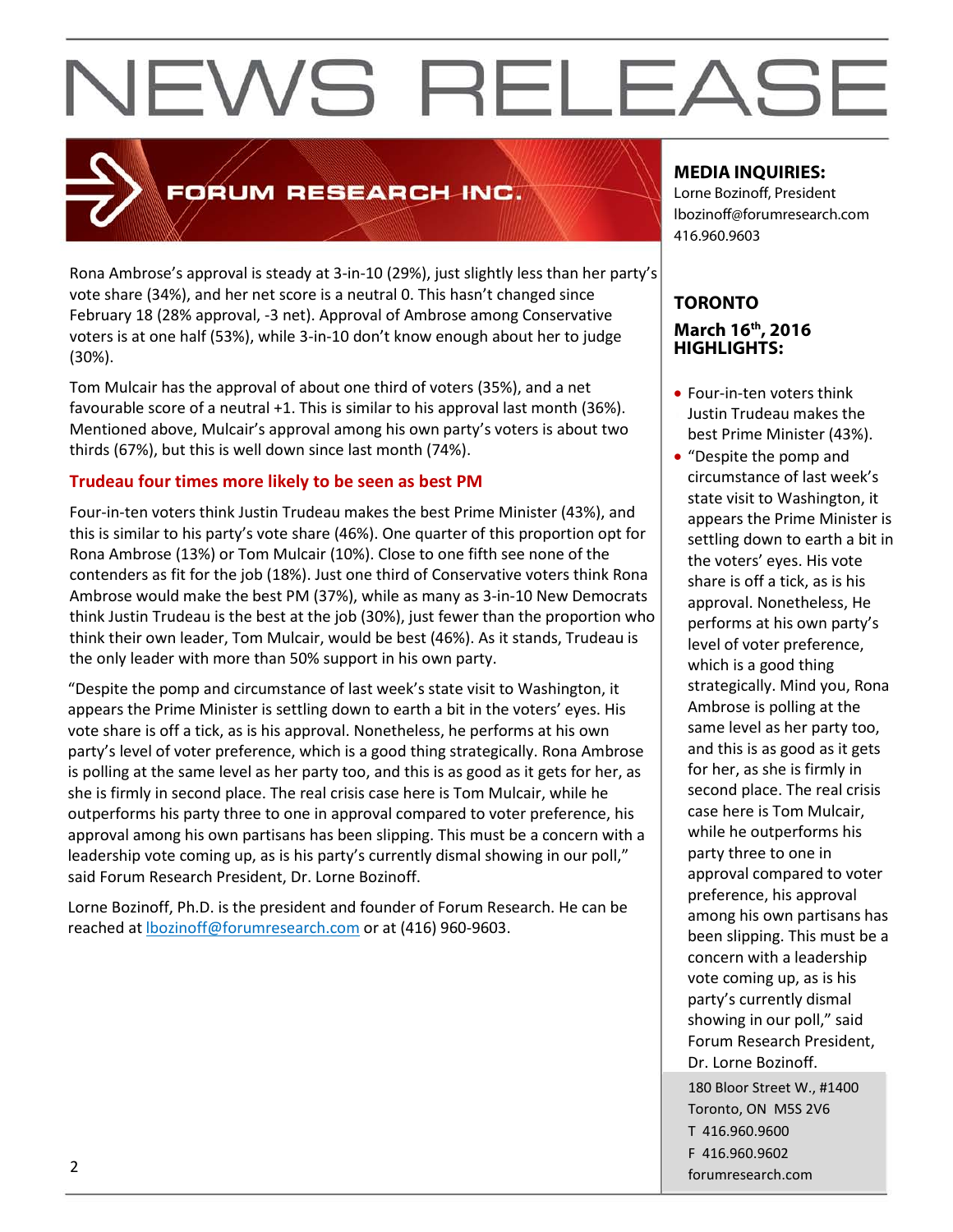#### **Methodology**

The Forum Poll™ was conducted by Forum Research with the results based on an interactive voice response telephone survey of 1567 randomly selected Canadians 18 years of age or older. The poll was conducted on March 15<sup>th</sup>, 2016**.** 

FORUM RESEARCH INC.

Results based on the total sample are considered accurate +/- 2%, 19 times out of 20. Subsample results will be less accurate. Margins of error for subsample (such as age, gender) results are available at [www.forumresearch.com/samplestim.asp](http://www.forumresearch.com/samplestim.asp)

Where appropriate, the data has been statistically weighted by age, region, and other variables to ensure that the sample reflects the actual population according to the latest Census data.

This research is not necessarily predictive of future outcomes, but rather, captures opinion at one point in time. Electoral success is dependant on the parties' skill at getting out the vote. Forum Research conducted this poll as a public service and to demonstrate our survey research capabilities. Forum houses its poll results in the Data Library of the Department of Political Science at the University of Toronto.

With offices across Canada and around the world, 100% Canadian-owned Forum Research is one of the country's leading survey research firms. This Forum Poll™and other polls may be found at Forum's poll archive at [www.forumresearch.com/polls.asp](http://www.forumresearch.com/polls.asp)

**MEDIA INQUIRIES:**

Lorne Bozinoff, President lbozinoff@forumresearch.com 416.960.9603

**TORONTO March 16th, 2016**

180 Bloor Street W., #1400 Toronto, ON M5S 2V6 T 416.960.9600 F 416.960.9602 for the contract of the contract of the contract of the contract of the contract of the contract of the contract of the contract of the contract of the contract of the contract of the contract of the contract of the contra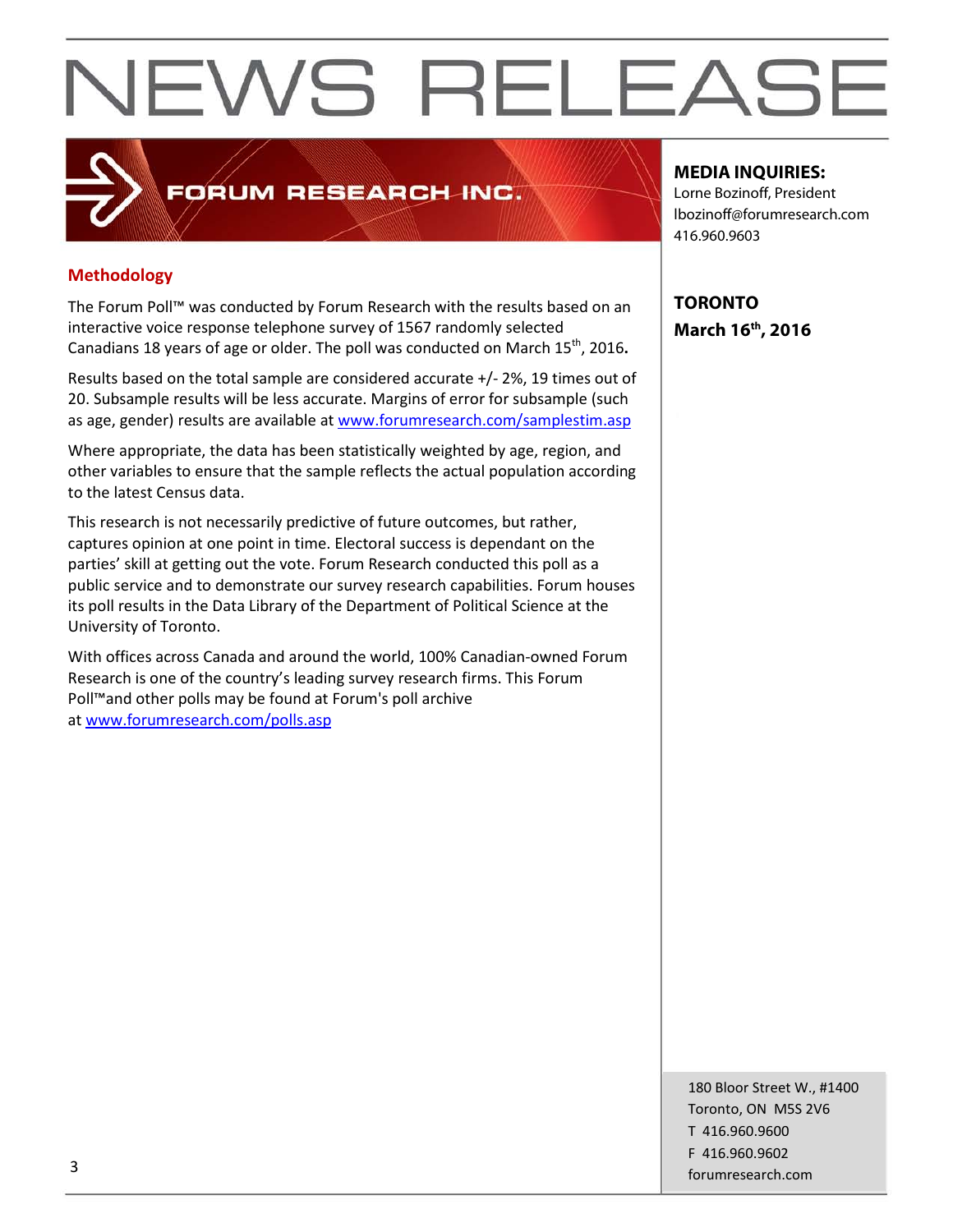### *Federal Party Preference Trending*

#### *[Decided/Leaning]*

| ℅                                              | Sample | <b>Cons</b> | Lib | <b>NDP</b> | <b>Green</b>   | <b>Bloc</b>    | <b>Other</b>   |
|------------------------------------------------|--------|-------------|-----|------------|----------------|----------------|----------------|
| March 15 <sup>th</sup> , 2016                  | 1567   | 34          | 46  | 12         | 3              | $\overline{4}$ | $\mathbf{1}$   |
| Feb. 16 <sup>th</sup> -17 <sup>th</sup> , 2016 | 1406   | 32          | 49  | 10         | 5              | 3              | $\mathbf{1}$   |
| Dec. 6 <sup>th</sup> -8 <sup>th</sup> , 2015   | 1369   | 32          | 46  | 13         | $\overline{4}$ | $\overline{4}$ | $\mathbf{1}$   |
| November 17 <sup>th</sup> , 2015               | 909    | 37          | 45  | 10         | 3              | $\overline{4}$ | $\mathbf{1}$   |
| Nov. 4 <sup>th</sup> -7 <sup>th</sup> , 2015   | 1256   | 25          | 55  | 12         | $\overline{3}$ | $\overline{4}$ | $\mathbf{1}$   |
| Election: Oct. 19 <sup>th</sup> ,<br>2015      |        | 32          | 40  | 20         | $\overline{3}$ | 5              | $\overline{0}$ |
| October 18 <sup>th</sup> , 2015                | 1373   | 30          | 40  | 20         | 3              | 6              | $\mathbf{1}$   |
| Oct. 13 <sup>th</sup> -14 <sup>th</sup> , 2015 | 1438   | 31          | 37  | 24         | $\overline{2}$ | 6              | $\mathbf{1}$   |
| Oct. 9 <sup>th</sup> , 2015                    | 1427   | 31          | 37  | 23         | 3              | 5              | $\mathbf{1}$   |
| Oct 5 <sup>th</sup> -6 <sup>th</sup> , 2015    | 1447   | 31          | 35  | 26         | 3              | $\overline{4}$ | $\mathbf{1}$   |
| Sept. 28-29 <sup>th</sup> , 2015               | 1449   | 34          | 27  | 28         | 5              | 5              | $\mathbf{1}$   |
| Sept. 21-23 <sup>rd</sup> , 2015               | 1557   | 31          | 31  | 28         | $\overline{4}$ | $\overline{4}$ | $\mathbf{1}$   |
| Sept. 18 <sup>th</sup> , 2015                  | 922    | 33          | 29  | 29         | $\overline{4}$ | $\overline{4}$ | $\mathbf 1$    |
| Sept. 14-15 <sup>th</sup> , 2015               | 1402   | 32          | 28  | 30         | 6              | $\overline{4}$ | $\mathbf{1}$   |
| Sept. 9-10 <sup>th</sup> , 2015                | 1308   | 28          | 29  | 36         | 3              | 3              | $\mathbf{1}$   |
| August 30-Sept. 1st,<br>2015                   | 1384   | 24          | 32  | 36         | 4              | $\overline{4}$ | $\mathbf{1}$   |
| August 23-24 <sup>th</sup> , 2015              | 1440   | 23          | 30  | 40         | 3              | 3              | $\mathbf{1}$   |
| August 17-19 <sup>th</sup> , 2015              | 1473   | 29          | 28  | 34         | $\overline{4}$ | $\overline{4}$ | $\mathbf{1}$   |
| August 10-11 <sup>th</sup> , 2015              | 1392   | 28          | 27  | 34         | 4              | 6              | $\mathbf{1}$   |
| August 2 <sup>nd</sup> , 2015                  | 1399   | 28          | 25  | 39         | 3              | 5              | $\mathbf{1}$   |
| July 29 <sup>th</sup> , 2015                   | 1397   | 33          | 25  | 33         | 4              | $\overline{4}$ | $\mathbf{1}$   |
| July 21st, 2015                                | 1208   | 28          | 29  | 34         | $\overline{4}$ | 5              | $\mathbf{1}$   |
| July 14 <sup>th</sup> , 2015                   | 1251   | 27          | 27  | 34         | 5              | $\overline{7}$ | $\mathbf{1}$   |
| July 8 <sup>th</sup> , 2015                    | 1200   | 32          | 26  | 32         | 3              | 5              | $\mathbf{1}$   |
| June 29 <sup>th</sup> , 2015                   | 1221   | 27          | 29  | 32         | 4              | 6              | $\mathbf{1}$   |
| June 23rd, 2015                                | 1268   | 28          | 28  | 36         | $\overline{2}$ | 5              | $\mathbf{1}$   |
| June 16 <sup>th</sup> , 2015                   | 1281   | 26          | 28  | 34         | 5              | $\overline{7}$ | $\mathbf 1$    |
| June 5 <sup>th</sup> , 2015                    | 1156   | 31          | 32  | 28         | 5              | 3              | $\mathbf{1}$   |
| May 14 <sup>th</sup> , 2015                    | 1286   | 31          | 31  | 30         | $\overline{4}$ | 3              | $\mathbf{1}$   |
| April 23 <sup>rd</sup> , 2015                  | 977    | 35          | 31  | 23         | 6              | 5              | $\mathbf{1}$   |
| April 16 <sup>th</sup> , 2015                  | 1365   | 33          | 35  | 22         | 6              | 3              | $\mathbf{1}$   |
| March 31st, 2015                               | 1239   | 31          | 34  | 23         | 5              | 5              | $\mathbf{1}$   |
| March 14 <sup>th</sup> , 2015                  | 1370   | 32          | 36  | 21         | 6              | $\overline{4}$ | $\mathbf{1}$   |
| February 11 <sup>th</sup> , 2015               | 1018   | 32          | 39  | 17         | 5              | $\overline{4}$ | $\mathbf{1}$   |
| January 27-28 <sup>th</sup> , 2015             | 1309   | 35          | 34  | 20         | 6              | 5              | $\mathbf{1}$   |
| January 5-6 <sup>th</sup> , 2015               | 1650   | 33          | 37  | 20         | 5              | $\overline{4}$ | $\mathbf{1}$   |
| Dec. 10-11 <sup>th</sup> , 2014                | 1560   | 33          | 41  | 17         | 5              | 3              | $\mathbf{1}$   |
| Nov. 19-20 <sup>th</sup> , 2014                | 1442   | 33          | 36  | 18         | 8              | $\overline{4}$ | $\overline{1}$ |

FORUM RESEARCH INC.

#### **MEDIA INQUIRIES:**

Lorne Bozinoff, President lbozinoff@forumresearch.com 416.960.9603

#### **TORONTO March 16th, 2016**

180 Bloor Street W., #1400 Toronto, ON M5S 2V6 T 416.960.9600 F 416.960.9602 forumresearch.com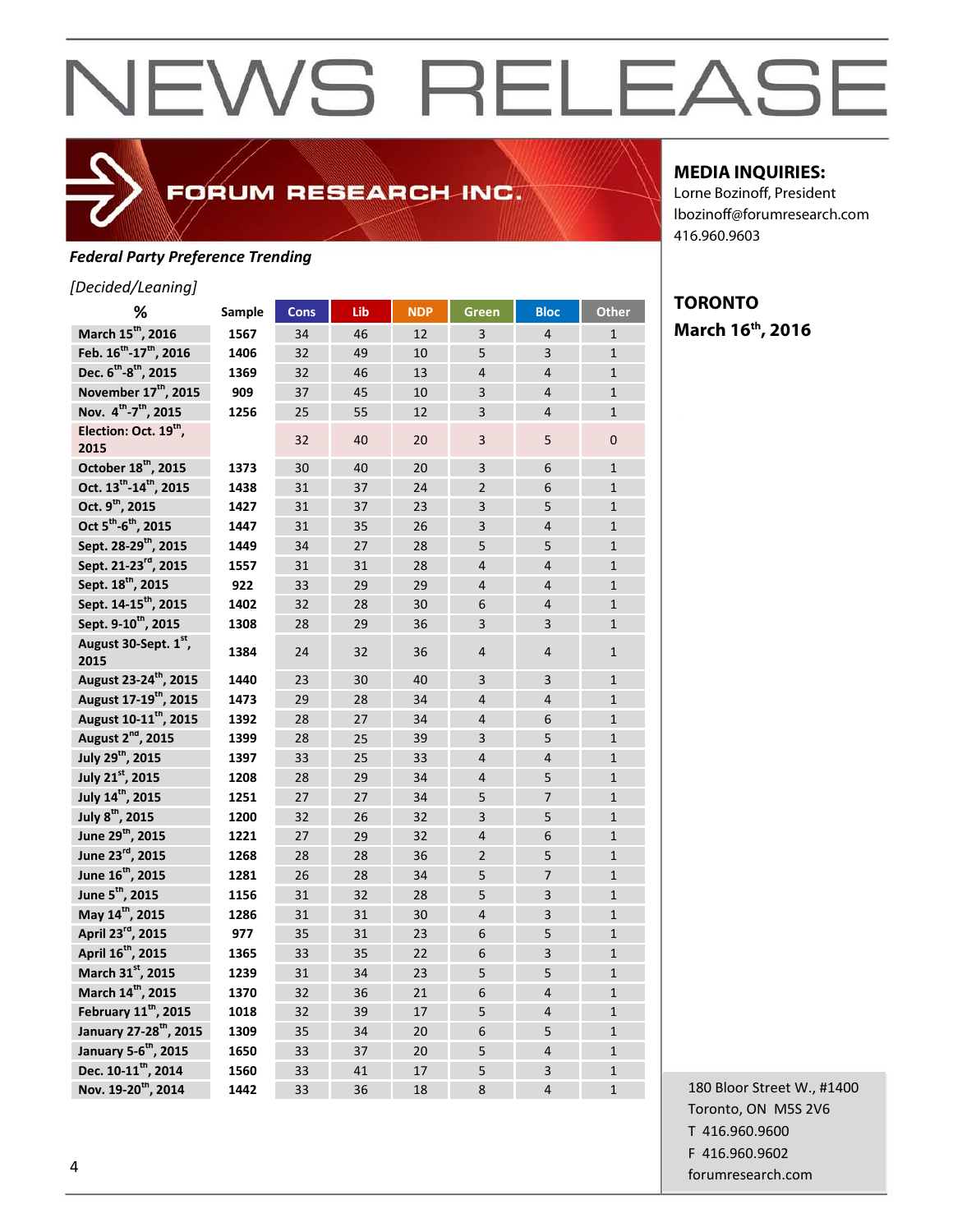### FORUM RESEARCH INC.

#### *Seat Distribution Projection Trending*

| %                                                  | <b>Cons</b>                              | Lib | <b>NDP</b> | Green          | <b>Bloc</b>    | <b>Other</b>   |
|----------------------------------------------------|------------------------------------------|-----|------------|----------------|----------------|----------------|
| March 15 <sup>th</sup> , 2016                      | 111                                      | 215 | 11         | $\mathbf{1}$   | $\mathbf{0}$   | $\mathbf{0}$   |
| February 16 <sup>th</sup> -17 <sup>th</sup> , 2016 | 91                                       | 240 | 6          | $\mathbf{1}$   | $\mathbf{0}$   | $\overline{0}$ |
| December 6 <sup>th</sup> -8 <sup>th</sup> , 2015   | 99                                       | 224 | 14         | $\mathbf{1}$   | $\mathbf{0}$   | $\mathbf{0}$   |
| November 17 <sup>th</sup> , 2015                   | 108                                      | 222 | 6          | $\Omega$       | $\overline{2}$ | $\overline{0}$ |
| November 4th-7 <sup>th</sup> , 2015                | 57                                       | 276 | 5          | $\overline{0}$ | $\Omega$       | $\overline{0}$ |
| Election: October 19 <sup>th</sup> , 2015          | 99                                       | 184 | 44         | $\mathbf{1}$   | 10             | $\overline{0}$ |
| October 18 <sup>th</sup> , 2015                    | 109                                      | 171 | 46         | $\mathbf{1}$   | 11             | $\overline{0}$ |
| Oct. 13 <sup>th</sup> -14 <sup>th</sup> , 2015     | 114                                      | 127 | 77         | $\mathbf{1}$   | 19             | $\overline{0}$ |
| October 9th, 2015                                  | 116                                      | 145 | 69         | $\mathbf{1}$   | $\overline{7}$ | $\overline{0}$ |
| October 5 <sup>th</sup> -6 <sup>th</sup> , 2015    | 122                                      | 120 | 94         | $\mathbf{1}$   | $\mathbf{1}$   | $\overline{0}$ |
| September 28-29 <sup>th</sup> , 2015               | 151                                      | 76  | 104        | $\mathbf{1}$   | 6              | $\overline{0}$ |
| September 21-23 <sup>rd</sup> , 2015               | 125                                      | 107 | 104        | $\mathbf{1}$   | $\mathbf{1}$   | $\overline{0}$ |
| September 18 <sup>th</sup> , 2015                  | 145                                      | 97  | 95         | $\mathbf{1}$   | $\mathbf{0}$   | $\mathbf 0$    |
| September 14-15 <sup>th</sup> , 2015               | 138                                      | 86  | 113        | $\mathbf{1}$   | $\mathbf{0}$   | $\mathbf{0}$   |
| September 9-10 <sup>th</sup> , 2015                | 113                                      | 85  | 139        | $\mathbf{1}$   | $\Omega$       | $\mathbf{0}$   |
| August 30-September 1st, 2015                      | 73                                       | 123 | 141        | $\mathbf{1}$   | $\Omega$       | $\overline{0}$ |
| August 23-24 <sup>th</sup> , 2015                  | 87                                       | 76  | 174        | $\mathbf{1}$   | $\overline{0}$ | $\overline{0}$ |
| August 17-19 <sup>th</sup> , 2015                  | 123                                      | 79  | 133        | $\mathbf{1}$   | $\overline{2}$ | $\overline{0}$ |
| August 10-11 <sup>th</sup> , 2015                  | 120                                      | 89  | 125        | $\mathbf{1}$   | $\overline{3}$ | $\overline{0}$ |
| August 2 <sup>nd</sup> , 2015                      | 118                                      | 58  | 160        | $\mathbf{1}$   | $\mathbf{1}$   | $\overline{0}$ |
| July 29 <sup>th</sup> , 2015                       | 156                                      | 58  | 122        | $\mathbf{1}$   | $\mathbf{1}$   | $\overline{0}$ |
| July 21st, 2015                                    | 121                                      | 78  | 134        | $\mathbf{1}$   | $\overline{4}$ | $\overline{0}$ |
| July 14 <sup>th</sup> , 2015                       | 107                                      | 79  | 132        | $\mathbf{1}$   | 19             | $\overline{0}$ |
| July 8 <sup>th</sup> , 2015                        | 155                                      | 59  | 120        | $\mathbf{1}$   | $\overline{2}$ | $\mathbf{1}$   |
| June 29 <sup>th</sup> , 2015                       | 104                                      | 106 | 119        | $\mathbf{1}$   | 8              | $\mathbf{0}$   |
| June 23 <sup>rd</sup> , 2015                       | 116                                      | 65  | 149        | $\mathbf{1}$   | 3              | $\overline{0}$ |
| June 16 <sup>th</sup> , 2015                       | 112                                      | 86  | 120        | $\mathbf{1}$   | 18             | $\mathbf{1}$   |
| June 5 <sup>th</sup> , 2015                        | 151                                      | 101 | 83         | $\mathbf{1}$   | $\mathbf{1}$   | $\mathbf{1}$   |
| May 14 <sup>th</sup> , 2015                        | 131                                      | 95  | 111        | $\mathbf{1}$   | $\overline{0}$ | $\overline{0}$ |
| April 23rd, 2015                                   | 146                                      | 101 | 77         | $\mathbf{1}$   | 12             | $\mathbf{1}$   |
| April 16 <sup>th</sup> , 2015                      | 142                                      | 137 | 58         | $\mathbf{1}$   | $\Omega$       | $\overline{0}$ |
| March 31st, 2015                                   | 129                                      | 125 | 65         | $\mathbf{1}$   | 17             | $\mathbf{1}$   |
| March 14 <sup>th</sup> , 2015                      | 130                                      | 138 | 65         | $\mathbf{1}$   | 4              | $\overline{0}$ |
| February 10 <sup>th</sup> , 2015                   | 112                                      | 194 | 30         | $\mathbf{1}$   | $\mathbf{1}$   | $\overline{0}$ |
| January 27-28 <sup>th</sup> , 2015                 | 145                                      | 125 | 61         | 1              | 5              | 1              |
| January 5-6 <sup>th</sup> , 2015                   | 137                                      | 126 | 70         | $\mathbf{1}$   | $\mathbf{0}$   | $\mathbf{1}$   |
|                                                    | Switch from 308 to 338 seat distribution |     |            |                |                |                |
| Dec. 10-11 <sup>th</sup> , 2014                    | 109                                      | 164 | 34         | $\mathbf{1}$   | 0              | $\mathbf 0$    |
| Nov. 19-20 <sup>th</sup> , 2014                    | 125                                      | 124 | 52         | $\mathbf{1}$   | 6              | $\mathbf 0$    |
| Oct. 5-8 <sup>th</sup> , 2014                      | 132                                      | 130 | 44         | $\mathbf{1}$   | 1              | $\mathbf 0$    |
| Sept. 5 <sup>th</sup> , 2014                       | 113                                      | 162 | 30         | 1              | $\overline{2}$ | 0              |
| August 18-19 <sup>th</sup> , 2014                  | 110                                      | 142 | 51         | $\mathbf{1}$   | $\overline{4}$ | 0              |

#### **MEDIA INQUIRIES:**

Lorne Bozinoff, President lbozinoff@forumresearch.com 416.960.9603

#### **TORONTO March 16th, 2016**

180 Bloor Street W., #1400 Toronto, ON M5S 2V6 T 416.960.9600 F 416.960.9602 forumresearch.com 5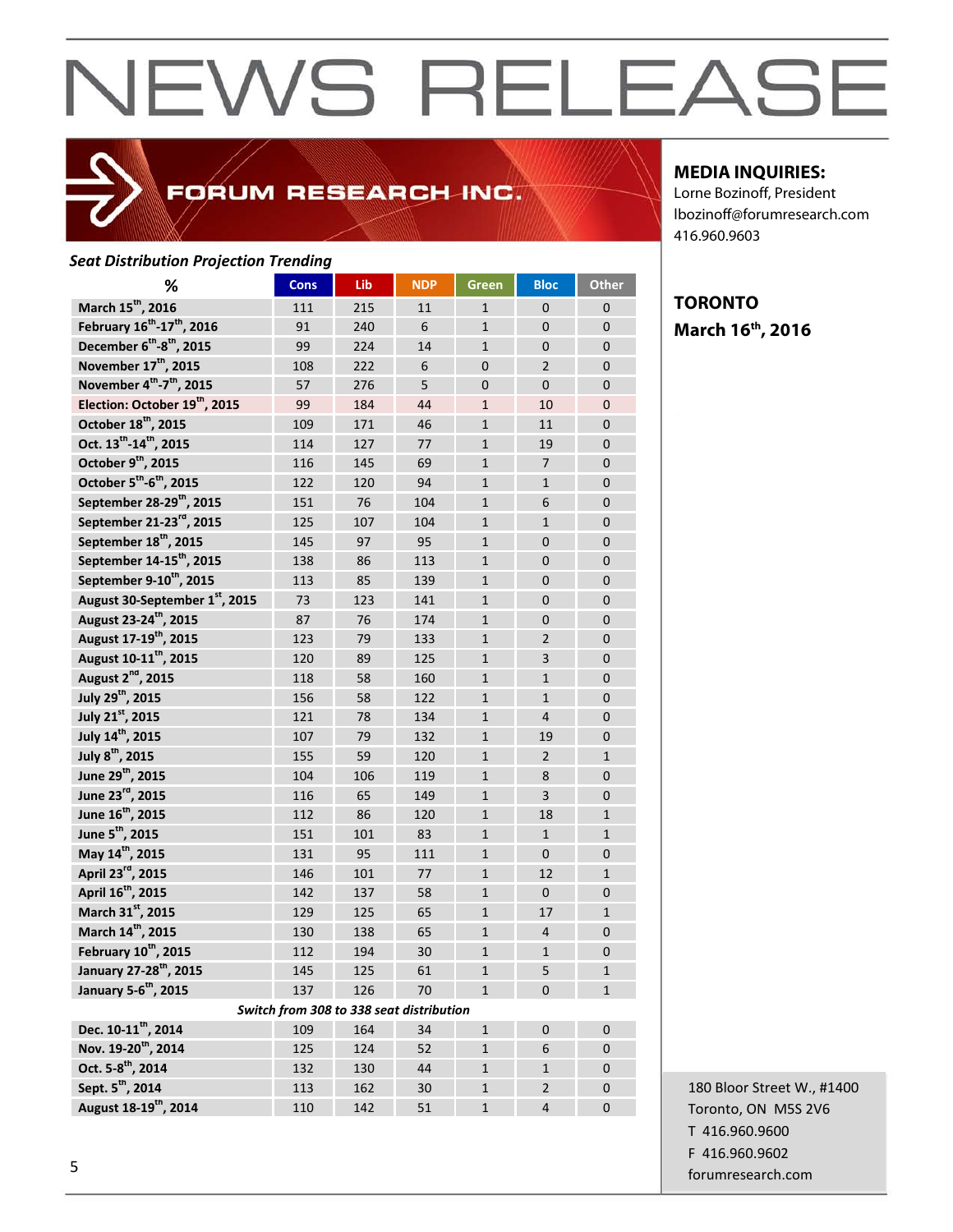### FORUM RESEARCH INC.

#### *Federal Vote Preference*

*'If a federal election were held today, which party are you most likely to vote for?'+ Even though you may not have made up your mind, which party are you leaning towards at this time?'*

#### *[Decided/Leaning]*

#### *Age / Gender*

| %                     | <b>Total</b>   | 18-34          | 35-44 | 45-54          | 55-64        | $65+$          | <b>Male</b> | <b>Female</b>  |
|-----------------------|----------------|----------------|-------|----------------|--------------|----------------|-------------|----------------|
| Sample                | 1502           | 226            | 201   | 266            | 385          | 424            | 838         | 664            |
| Conservative          | 34             | 30             | 39    | 37             | 32           | 32             | 39          | 28             |
| Liberal               | 46             | 46             | 42    | 44             | 48           | 50             | 42          | 51             |
| <b>New Democratic</b> | 12             | 15             | 9     | 12             | 14           | 10             | 10          | 14             |
| Green                 | 3              | $\overline{4}$ | 3     | $\overline{2}$ | 3            | $\overline{2}$ | 3           | $\overline{3}$ |
| <b>Bloc Quebecois</b> | $\overline{4}$ | 3              | 5     | 4              | 3            | 5              | 5           | 4              |
| Other                 | $\mathbf{1}$   | $\overline{2}$ | 1     | 1              | $\mathbf{1}$ | $\Omega$       | 1           | 1              |

#### *Region*

| %                     | <b>Total</b>   | Atl      | Que | ON       | Man/Sask | <b>AB</b> | <b>BC</b> | English <sup>1</sup> | <b>French</b> |
|-----------------------|----------------|----------|-----|----------|----------|-----------|-----------|----------------------|---------------|
| Sample                | 1502           | 142      | 325 | 551      | 132      | 145       | 207       | 1189                 | 313           |
| <b>Conservative</b>   | 34             | 30       | 16  | 41       | 44       | 58        | 26        | 40                   | 16            |
| Liberal               | 46             | 60       | 49  | 46       | 41       | 32        | 47        | 46                   | 48            |
| <b>New Democratic</b> | 12             | 7        | 16  | 10       | 9        | 6         | 21        | 11                   | 15            |
| Green                 | 3              | 2        | 3   | 2        | 6        | 3         | 5         | 3                    | 3             |
| <b>Bloc Quebecois</b> | $\overline{4}$ | $\Omega$ | 16  | $\Omega$ | $\Omega$ | $\Omega$  | $\Omega$  | $\Omega$             | 17            |
| Other                 |                |          | 1   | 1        | $\Omega$ | 1         |           |                      | 1             |

#### *Past Federal Vote*

| %                               | <b>Total</b>   | <b>Conservative</b> | <b>Liberal</b> | <b>New</b><br><b>Democratic</b> | Green          | <b>Bloc</b><br><b>Quebecois</b> | <b>Other</b><br><b>Parties</b> |
|---------------------------------|----------------|---------------------|----------------|---------------------------------|----------------|---------------------------------|--------------------------------|
| Sample                          | 1502           | 421                 | 503            | 258                             | 58             | 64                              | 69                             |
| Conservative                    | 34             | 88                  | 6              | 6                               | 13             | 14                              | 33                             |
| <b>Liberal</b>                  | 46             | 8                   | 88             | 36                              | 42             | 23                              | 43                             |
| <b>New</b><br><b>Democratic</b> | 12             | $\overline{2}$      | 3              | 54                              | $\overline{4}$ | 5                               | 10                             |
| Green                           | 3              | $\mathbf{1}$        | $\overline{2}$ | 3                               | 36             | $\overline{3}$                  | $\overline{2}$                 |
| <b>Bloc</b><br>Quebecois        | $\overline{4}$ | $\Omega$            | $\Omega$       | 1                               | 3              | 55                              | 4                              |
| Other                           | $\mathbf{1}$   | $\mathbf{0}$        | $\Omega$       | 1                               | $\mathbf{1}$   | 1                               | 7                              |

#### **MEDIA INQUIRIES:**

Lorne Bozinoff, President lbozinoff@forumresearch.com 416.960.9603

#### **TORONTO March 16th, 2016**

180 Bloor Street W., #1400 Toronto, ON M5S 2V6 T 416.960.9600 F 416.960.9602 forumresearch.com 6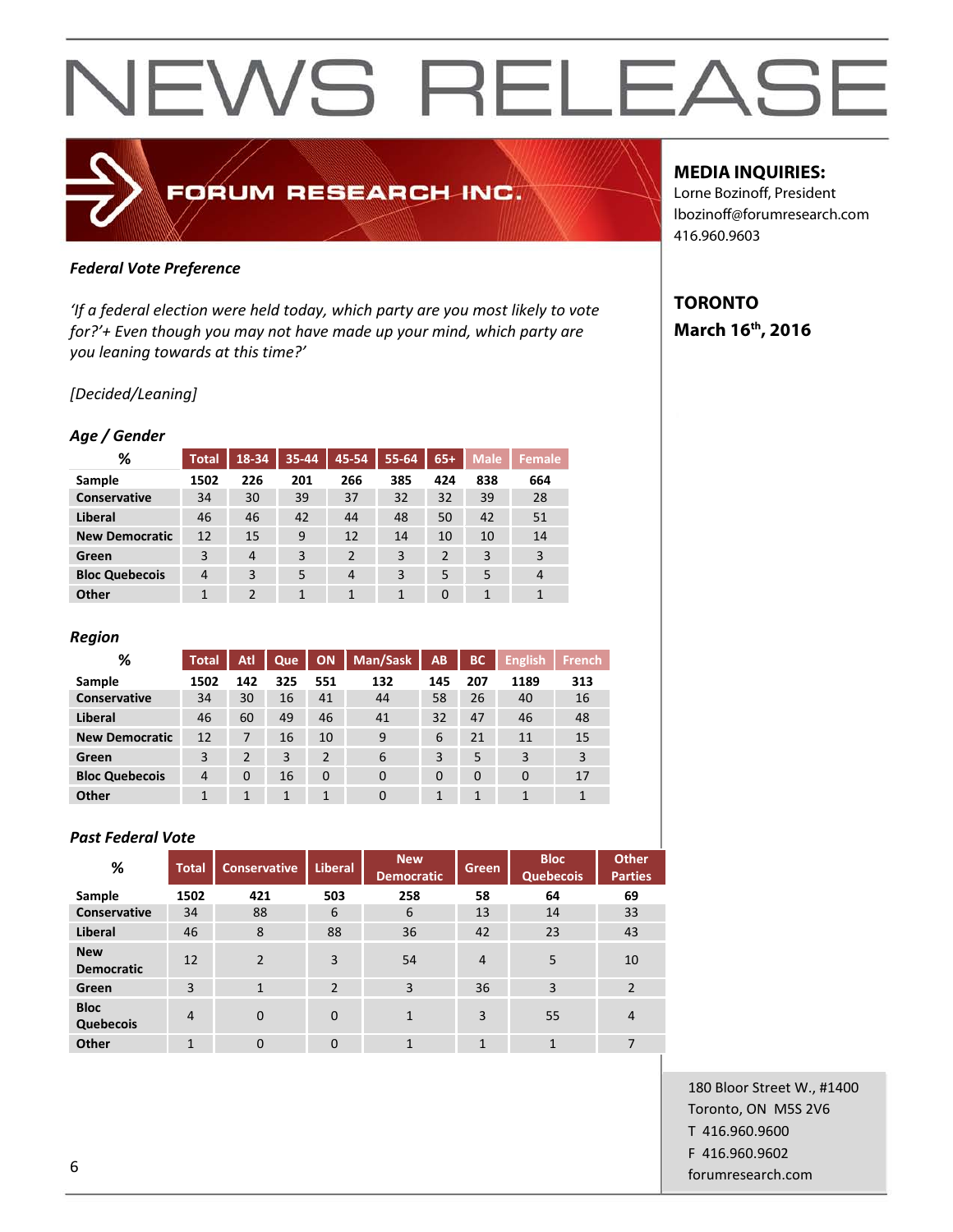

#### *Trudeau Approval*

*'Do you approve or disapprove of the job Justin Trudeau is doing as Prime Minister?'*

#### *[All Respondents]*

#### *Age / Gender*

| %                 | <b>Total</b> | 18-34 | 35-44 | 45-54 | 55-64 | $65+$ | <b>Male</b> | <b>Female</b> |
|-------------------|--------------|-------|-------|-------|-------|-------|-------------|---------------|
| Sample            | 1567         | 240   | 211   | 276   | 402   | 438   | 858         | 709           |
| Approve           | 54           | 55    | 50    | 50    | 57    | 58    | 50          | 58            |
| <b>Disapprove</b> | 35           | 33    | 40    | 44    | 31    | 28    | 43          | 28            |
| Don't know        | 11           | 12    | 10    | 6     | 12    | 14    |             | 14            |

#### *Region*

| %                 | <b>Total</b> | Atl | Que |     | ON   Man/Sask   AB |     | BC  | <b>English</b> | <b>French</b> |
|-------------------|--------------|-----|-----|-----|--------------------|-----|-----|----------------|---------------|
| Sample            | 1567         | 149 | 340 | 574 | 137                | 153 | 214 | 1239           | 328           |
| Approve           | 54           | 63  | 56  | 52  | 49                 | 36  | 65  | 53             | 55            |
| <b>Disapprove</b> | 35           | 28  | 28  | 38  | 45                 | 52  | 26  | 37             | 29            |
| Don't know        | 11           | 9   | 16  | a   | $\mathfrak b$      |     | 9   | 10             | 16            |

#### *Federal Vote Preference*

| %                 | <b>Total</b> | Cons | Lib | <b>NDP</b> | Green | <b>Bloc</b> | <b>Other Parties</b> |
|-------------------|--------------|------|-----|------------|-------|-------------|----------------------|
| Sample            | 1567         | 487  | 621 | 192        | 82    | 55          | 65                   |
| Approve           | 54           | 13   | 91  | 57         | 62    | 27          | 31                   |
| <b>Disapprove</b> | 35           | 78   | 4   | 25         | 28    | 60          | 48                   |
| Don't know        | 11           | 8    |     | 18         | 10    | 13          |                      |

#### **MEDIA INQUIRIES:**

Lorne Bozinoff, President lbozinoff@forumresearch.com 416.960.9603

#### **TORONTO March 16th, 2016**

180 Bloor Street W., #1400 Toronto, ON M5S 2V6 T 416.960.9600 F 416.960.9602 for the contract of the contract of the contract of the contract of the contract of the contract of the contract of the contract of the contract of the contract of the contract of the contract of the contract of the contra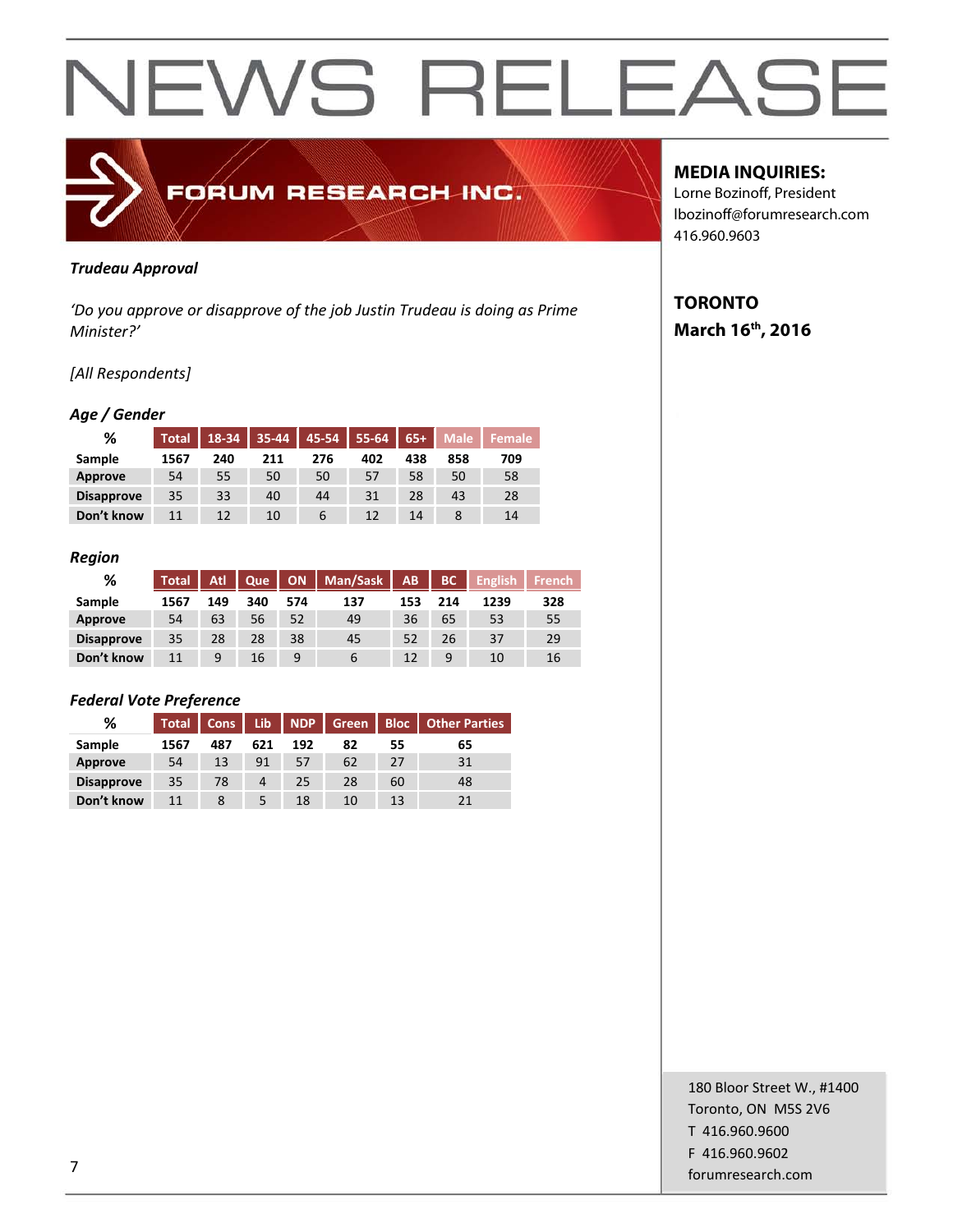

#### *Ambrose Approval*

*'Do you approve or disapprove of the job Rona Ambrose is doing as interim leader of the opposition?'*

#### *[All Respondents]*

#### *Age / Gender*

| %                 | <b>Total</b> | 18-34 | 35-44 | 45-54 | 55-64 | $65+$ | <b>Male</b> | <b>Female</b> |
|-------------------|--------------|-------|-------|-------|-------|-------|-------------|---------------|
| Sample            | 1567         | 240   | 211   | 276   | 402   | 438   | 858         | 709           |
| Approve           | 29           | 19    | 28    | 32    | 36    | 36    | 36          | 23            |
| <b>Disapprove</b> | 29           | 28    | 33    | 35    | 25    | 26    | 33          | 26            |
| Don't know        | 41           | 52    | 39    | 34    | 39    | 38    | 31          | 51            |

#### *Region*

| %                 | <b>Total</b> | Atl | Que | <b>ON</b> | Man/Sask | AB  | BC  | <b>English</b> | <b>French</b> |
|-------------------|--------------|-----|-----|-----------|----------|-----|-----|----------------|---------------|
| Sample            | 1567         | 149 | 340 | 574       | 137      | 153 | 214 | 1239           | 328           |
| Approve           | 29           | 37  | 18  | 33        | 30       | 44  | 22  | 32             | 20            |
| <b>Disapprove</b> | 29           | 28  | 32  | 29        | 27       | 29  | 28  | 29             | 31            |
| Don't know        | 41           | 35  | 50  | 38        | 43       | 26  | 49  | 39             | 49            |

#### *Federal Vote Preference*

| %                 | <b>Total</b> | Cons | Lib. | <b>NDP</b> | Green | <b>Bloc</b> | <b>Other Parties</b> |
|-------------------|--------------|------|------|------------|-------|-------------|----------------------|
| Sample            | 1567         | 487  | 621  | 192        | 82    | 55          | 65                   |
| Approve           | 29           | 53   | 21   | 21         | 18    | 22          | 16                   |
| <b>Disapprove</b> | 29           | 17   | 37   | 33         | 32    | 45          | 41                   |
| Don't know        | 41           | 30   | 43   | 46         | 51    | 33          | 43                   |

#### **MEDIA INQUIRIES:**

Lorne Bozinoff, President lbozinoff@forumresearch.com 416.960.9603

#### **TORONTO March 16th, 2016**

180 Bloor Street W., #1400 Toronto, ON M5S 2V6 T 416.960.9600 F 416.960.9602 end to the state of the state of the state of the state of the state of the state of the state of the state of the state of the state of the state of the state of the state of the state of the state of the state of the sta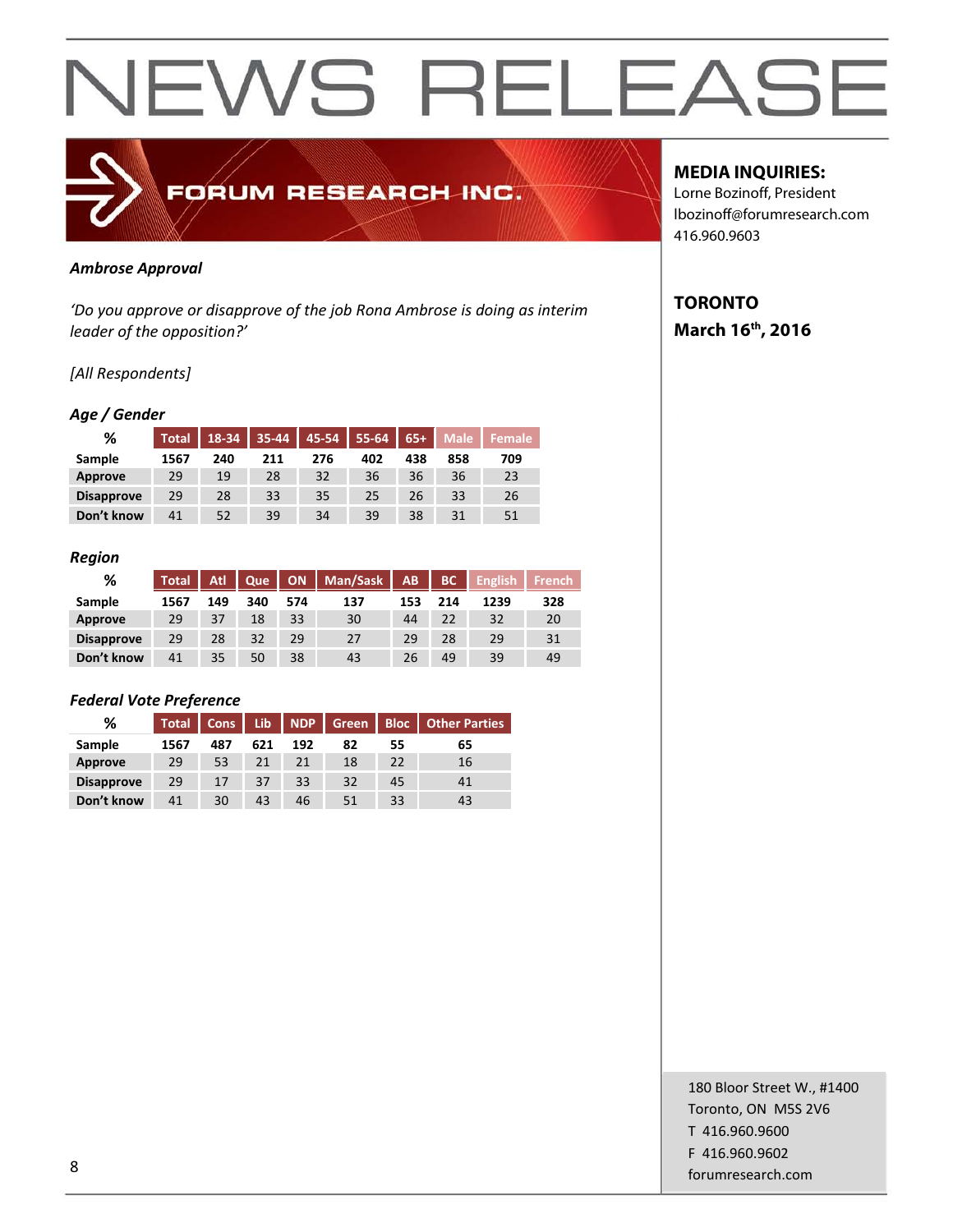

#### *Mulcair Approval*

*'Do you approve or disapprove of the job Tom Mulcair is doing as leader of the NDP?'*

#### *[All Respondents]*

#### *Age / Gender*

| %                 | <b>Total</b> | 18-34 | 35-44 | 45-54 | 55-64 | $65+$ | <b>Male</b> | Female |
|-------------------|--------------|-------|-------|-------|-------|-------|-------------|--------|
| Sample            | 1567         | 240   | 211   | 276   | 402   | 438   | 858         | 709    |
| Approve           | 35           | 30    | 30    | 38    | 41    | 38    | 36          | 33     |
| <b>Disapprove</b> | 33           | 31    | 41    | 36    | 30    | 29    | 40          | 27     |
| Don't know        | 32           | 39    | 28    | 26    | 29    | 33    | 24          | 39     |

#### *Region*

| %                 | Total | <b>Atl</b> | Que |     | ON   Man/Sask   AB |     | BC  | <b>English</b> | <b>French</b> |
|-------------------|-------|------------|-----|-----|--------------------|-----|-----|----------------|---------------|
| Sample            | 1567  | 149        | 340 | 574 | 137                | 153 | 214 | 1239           | 328           |
| Approve           | 35    | 28         | 42  | 36  | 25                 | 19  | 40  | 33             | 42            |
| <b>Disapprove</b> | 33    | 34         | 27  | 32  | 41                 | 50  | 30  | 35             | 28            |
| Don't know        | 32    | 39         | 31  | 32  | 34                 | 30  | 30  | 32             | 30            |

#### *Federal Vote Preference*

| %                 | <b>Total</b> | Cons | Lib | <b>NDP</b> | Green | <b>Bloc</b> | <b>Other Parties</b> |
|-------------------|--------------|------|-----|------------|-------|-------------|----------------------|
| Sample            | 1567         | 487  | 621 | 192        | 82    | 55          | 65                   |
| Approve           | 35           | 21   | 37  | 67         | 35    | 45          | 32                   |
| <b>Disapprove</b> | 33           | 49   | 30  | 12         | 27    | 34          | 46                   |
| Don't know        | 32           | 30   | 33  | 21         | 37    | 21          | 21                   |

#### **MEDIA INQUIRIES:**

Lorne Bozinoff, President lbozinoff@forumresearch.com 416.960.9603

#### **TORONTO March 16th, 2016**

180 Bloor Street W., #1400 Toronto, ON M5S 2V6 T 416.960.9600 F 416.960.9602 end the state of the state of the state of the state of the state of the state of the state of the state of the state of the state of the state of the state of the state of the state of the state of the state of the state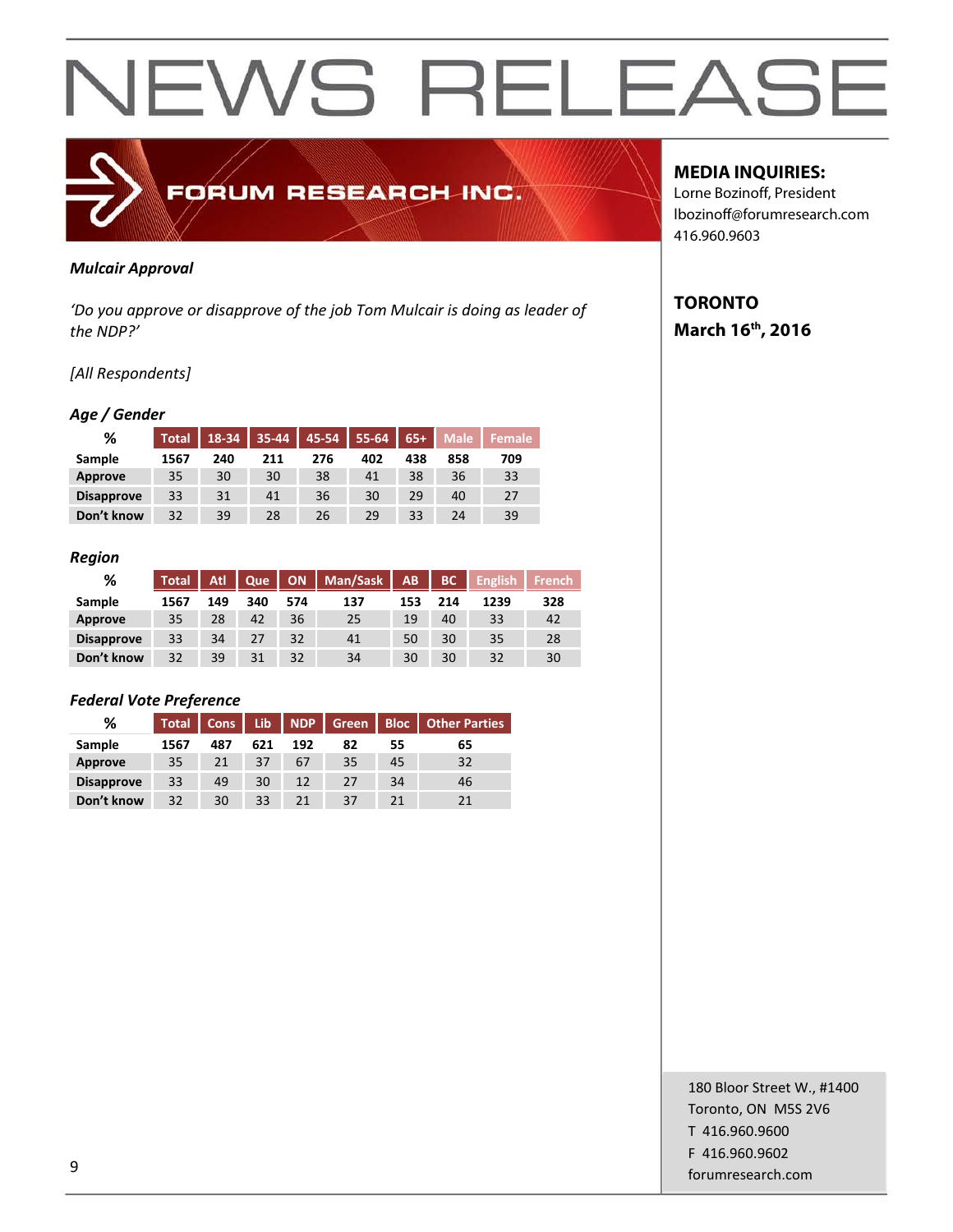### FORUM RESEARCH INC.

#### *Best Prime Minister*

*'Regardless of which party you plan to vote for, who do you think would make the best Prime Minister?'*

#### *[All Respondents]*

#### *Age / Gender*

| %                     | <b>Total</b> | 18-34        | 35-44        | 45-54          | $55 - 64$    | $65+$          | <b>Male</b>    | Female       |
|-----------------------|--------------|--------------|--------------|----------------|--------------|----------------|----------------|--------------|
| Sample                | 1567         | 240          | 211          | 276            | 402          | 438            | 858            | 709          |
| <b>Justin Trudeau</b> | 43           | 42           | 41           | 43             | 48           | 45             | 41             | 46           |
| <b>Rona Ambrose</b>   | 13           | 9            | 14           | 17             | 13           | 12             | 15             | 10           |
| <b>Tom Mulcair</b>    | 10           | 10           | 9            | 10             | 11           | 10             | 11             | 9            |
| <b>Elizabeth May</b>  | 5            | 10           | 4            | $\mathbf{1}$   | 5            | 4              | 5              | 6            |
| <b>Rhéal Fortin</b>   | $\mathbf{1}$ | $\mathbf{1}$ | $\mathbf{1}$ | $\overline{2}$ | $\mathbf{1}$ | $\overline{2}$ | $\overline{2}$ | $\mathbf{1}$ |
| None of these         | 18           | 19           | 22           | 19             | 15           | 15             | 20             | 16           |
| Don't know            | 9            | 9            | 10           | 7              | 7            | 12             | 6              | 12           |

#### *Region*

| %                     | <b>Total</b> | Atl            | Que | ON           | Man/Sask | AB  | <b>BC</b>    | <b>English</b> | <b>French</b>  |
|-----------------------|--------------|----------------|-----|--------------|----------|-----|--------------|----------------|----------------|
| Sample                | 1567         | 149            | 340 | 574          | 137      | 153 | 214          | 1239           | 328            |
| <b>Justin Trudeau</b> | 43           | 54             | 47  | 43           | 37       | 27  | 48           | 43             | 46             |
| <b>Rona Ambrose</b>   | 13           | 11             | 6   | 13           | 18       | 27  | 11           | 15             | 5              |
| <b>Tom Mulcair</b>    | 10           | 6              | 15  | 10           | 6        | 3   | 11           | 8              | 15             |
| <b>Elizabeth May</b>  | 5            | 6              | 4   | 4            | 6        | 6   | 11           | 6              | $\overline{4}$ |
| <b>Rhéal Fortin</b>   | $\mathbf{1}$ | $\overline{2}$ | 3   | $\mathbf{1}$ | $\Omega$ | 3   | $\mathbf{1}$ | 1              | 3              |
| None of these         | 18           | 14             | 16  | 21           | 19       | 25  | 10           | 18             | 17             |
| Don't know            | 9            | 8              | 10  | 8            | 13       | 8   | 9            | 9              | 9              |

#### *Federal Vote Preference*

| ℅                     | Total        | <b>Cons</b>    | Lib          | <b>NDP</b>     | <b>Green</b> | <b>Bloc</b> | <b>Other Parties</b> |
|-----------------------|--------------|----------------|--------------|----------------|--------------|-------------|----------------------|
| Sample                | 1567         | 487            | 621          | 192            | 82           | 55          | 65                   |
| <b>Justin Trudeau</b> | 43           | 10             | 82           | 30             | 36           | 21          | 9                    |
| <b>Rona Ambrose</b>   | 13           | 37             | 2            | $\overline{4}$ | 1            | 4           | 8                    |
| <b>Tom Mulcair</b>    | 10           | 6              | 3            | 46             | 5            | 13          | 5                    |
| <b>Elizabeth May</b>  | 5            | $\overline{2}$ | 5            | $\overline{4}$ | 36           | $\Omega$    | 3                    |
| <b>Rhéal Fortin</b>   | $\mathbf{1}$ | $\mathbf{1}$   | $\mathbf{1}$ | 1              | $\mathbf 0$  | 15          | 3                    |
| None of these         | 18           | 35             | 3            | 8              | 19           | 33          | 52                   |
| Don't know            | 9            | 10             | 3            | 7              | 4            | 14          | 20                   |

#### **MEDIA INQUIRIES:**

Lorne Bozinoff, President lbozinoff@forumresearch.com 416.960.9603

#### **TORONTO March 16th, 2016**

180 Bloor Street W., #1400 Toronto, ON M5S 2V6 T 416.960.9600 F 416.960.9602 example to the contract of the contract of the contract of the contract of the contract of the contract of the contract of the contract of the contract of the contract of the contract of the contract of the contract of the